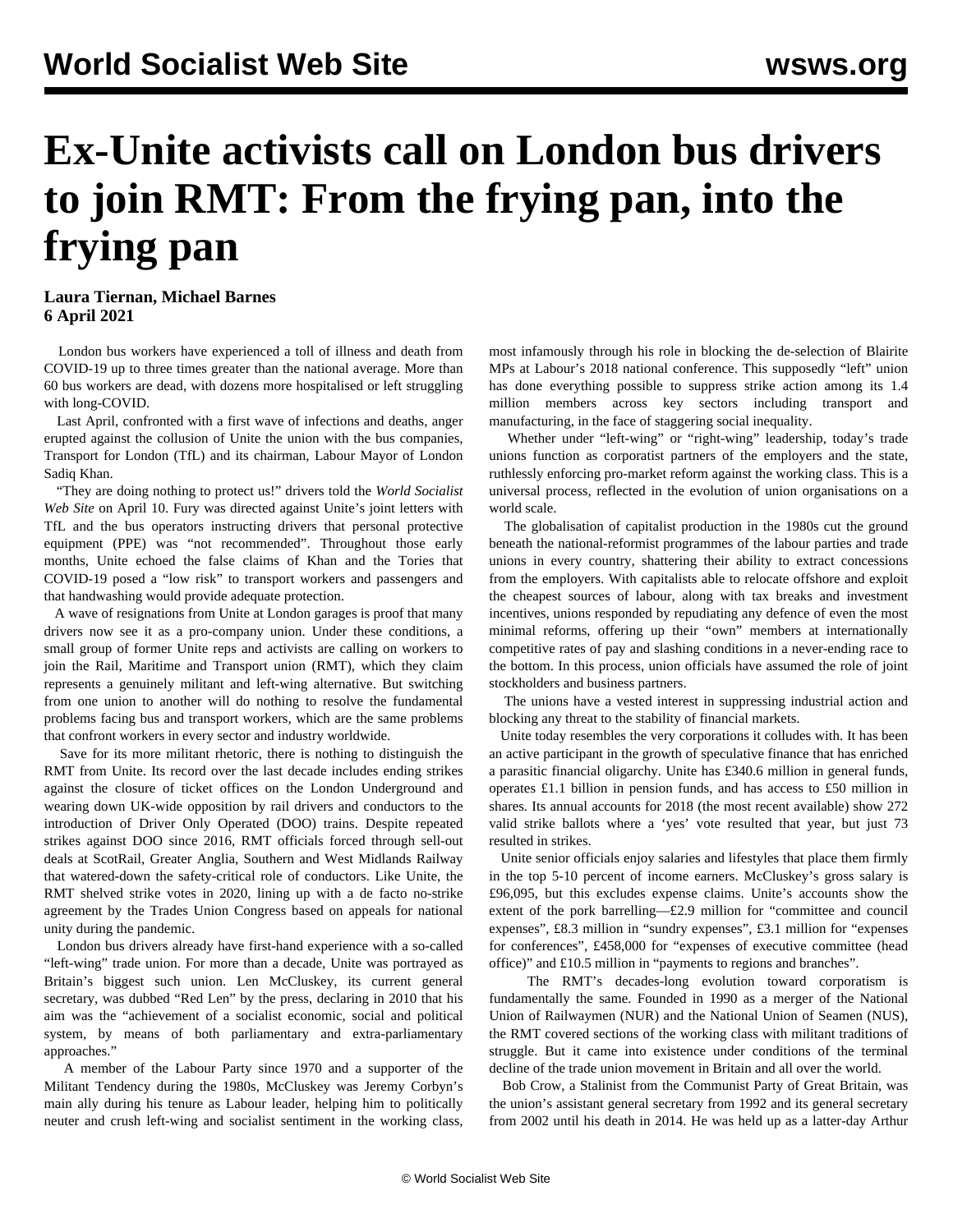Scargill (National Union of Mineworkers president, 1982-2002), someone prepared to launch militant action in defence of his members. But those drawing the comparison, including Crow himself, never bothered to explain [how the British miners' strike](/en/articles/2004/03/mine-m05.html) of 1984-85 was betrayed.

 Scargill had opposed any political struggle against the Trades Union Congress and Labour bureaucracy's deliberate isolation of the miners. Despite unofficial strikes among rail workers, dockworkers and lorry drivers, the TUC and Labour Party blocked the development of a general strike to bring down the Thatcher government. By the time the RMT was founded, Scargill had repudiated any perspective based on militant industrial struggle, advocating a nationalist alliance with the employers to "Save Our Pits".

 Crow was a continuation of everything that was negative and backward looking in the British workers' movement. He combined tub-thumping demagogy and calls for limited strike action with attempts to find a "productive" working relationship with the government and employers. He opposed privatisation, wanting a return to the post-war nationalised industries, but his appeals were directed to a Labour Party that was evolving into a Thatcherite free-market enterprise under Tony Blair, mirroring the evolution of social-democratic parties throughout the world. In 1997, Crow briefly joined Scargill's Socialist Labour Party (SLP) that proclaimed its defence of "real Labour values", opposing the Blairites' ditching of Clause 4 ( public ownership of industry) from the party's constitution and calling for a British exit from the European Union. The SLP soon descended into factional in-fighting and political obscurity.

 Crow's politics was underpinned by economic nationalism. He was a lifelong advocate of the Stalinist "British road to socialism", a reformist programme coupled to calls for "peaceful co-existence" between capitalism and socialism and the defence of Britain's "national independence". This found reflection in the RMT's early advocacy of the ["Say No to the EU"](/en/articles/2014/05/22/no2e-m22.html) campaign, with Crow claiming that Britain's withdrawal from Europe would open new vistas for workers' rights based on the return of "national sovereignty". Such a nationalist programme, with its denunciations of "social dumping, whereby cheap foreign labour displaces local workers", was a criminal betrayal of socialism that led inevitably to collaboration with the most right-wing forces. Speaking at the UK Independence Party's conference at Eastbourne in 2011, Farage paid tribute to Crow's support for the anti-EU cause, "He is 100 percent a British patriot in every regard and every way".

 Crow pioneered the "left-wing nationalist" arguments later taken up by the RMT and large swathes of Britain's pseudo-left in the 2016 Brexit referendum. The "Left Exit" camp, led by the Socialist Party and Socialist Workers Party, claimed Britain's leaving the EU would strengthen the fight for socialism under a Corbyn-led Labour government. Such arguments served to block a genuine left-wing alternative to the EU cartel of bankers, that could only be based on the unification of the working class in the fight for the United Socialist States of Europe. Instead, the working class was subordinated to a pro-Brexit faction of the ruling class led by the Tory right. Class lines were obliterated, summed up in George Galloway's invocation, on a platform shared with Farage, "Left, right, left, right, forward march to victory".

 While claiming to be progressive and "anti-racist", the RMT routinely promotes nationalist divisions in the working class. It denounces a "foreign takeover" of Britain's railways, declaring "under the Tories, any state can run our railways other than the British state."

 In 2016, RMT officials, joined by members of the Socialist Party, hung German flags over Newcastle railway station, seeking to channel workers' anger over cuts by Deutsche Bahn into anti-German sentiment. This criminal pitting of British workers against their class brothers and sisters on the continent also aims to deflect from the RMT's collaboration with the rail companies, including UK-based transnationals' savage attacks on transport workers across the UK, Europe and internationally.

 Those former Unite activists praising Crow reflect the myth-making of his legacy by the pseudo-left Socialist Party, Labour "lefts" such as Corbyn and John McDonnell, and the Stalinist *Morning Star*.

 Tributes to Crow from right-wing politicians and business leaders following his death in 2014 get closer to the truth, with Boris Johnson telling the BBC that Crow was not a "left-wing ogre… If anything, he was more moderate than some of the other characters in the RMT," adding that he was the man you would go to "if the deal was to be done."

 Mike Brown, then managing director of London Underground, recalled in the *Evening Standard*, "Bob Crow agreed with TfL Commissioner Peter Hendy and me on much more than the media headlines might have suggested," reminiscing that, "strikes would be called off at the last moment with claims of major new concessions having been wrung out of us, which was never true".

 In Britain and throughout the world, workers are coming into struggle against savage austerity, saddled with organisations hostile to their most basic class interests. The trade unions, rooted in the nation-state, advance the programme of corporatism, working in partnership with company boardrooms and government ministers to enhance the competitive position of their "own" industry. Hence the RMT's participation in the Tory government's Rail Industry Recovery Group whose remit is to slash pay, conditions and pensions.

 Unite's version is a "radical blueprint to transform UK manufacturing" based on its call to "Build local—Buy UK" and "bring back the thousands of manufacturing jobs that moved overseas." This programme of economic nationalism—whether espoused by Boris Johnson or Jeremy Corbyn; Donald Trump or Joe Biden; Unite or the RMT—leads inevitably to trade and military war. The RMT's campaign on the Royal Fleet Auxiliary (RFA) attests to this, linking the fight for better pay to the RFA's role in "protecting the UK's strategic and security interests" in operating supplies for the Royal Navy.

 If these issues are not more widely understood in the working class, this is down to the role of pseudo-left groups who specialise in providing "socialist" credentials to pro-capitalist organisations. The SP's campaign to elect Steve Hedley as RMT general secretary is a case in point. A former SP member, Hedley has served as Senior Assistant General Secretary of the RMT since 2012. In February, the SP's newspaper reprinted Hedley's election statement, in which he proclaimed, "The bosses will fear me as general secretary as they know I cannot be bought or intimidated!", pledging, "I will work closely with the national executive council, officers and reps to defend jobs, safety, terms and conditions, and pay."

 Hedley's entire election campaign is a cover for the RMT's participation in the Johnson government's Rail Industry Recovery Group. There is no public record of Hedley opposing the RMT's participation, let alone mobilising rail workers against this committee's backroom plans to gut workers' jobs, pay, safety and pensions.

 The pseudo-left's support for Hedley—and its willingness to promote the RMT as a militant union—rests on its leading role in the Trade Unionist and Socialist Coalition (TUSC). [Founded in 2010](/en/articles/2010/04/tusc-a19.html) as an electoral alliance of pseudo-left and Stalinist groups with the trade union bureaucracy, TUSC is viewed as a critical mechanism for protecting the trade union apparatus under conditions of escalating class struggle.

 After Corbyn became Labour leader in 2015, TUSC was effectively [mothballed](/en/articles/2017/02/16/tusc-f16.html) as efforts by its alliance members focused on electing a Jeremy Corbyn-led Labour government. Their promotion of Corbynism as "21st century socialism" was aimed at suppressing the class struggle, trapping radicalised workers and youth behind the doomed project of achieving socialism through the Labour Party. In the midst of the pandemic, TUSC has been relaunched, aiming to divert new sections of workers and youth seeking a way to fight the pro-Tory agenda of Corbyn's anointed successor, Sir Keir Starmer.